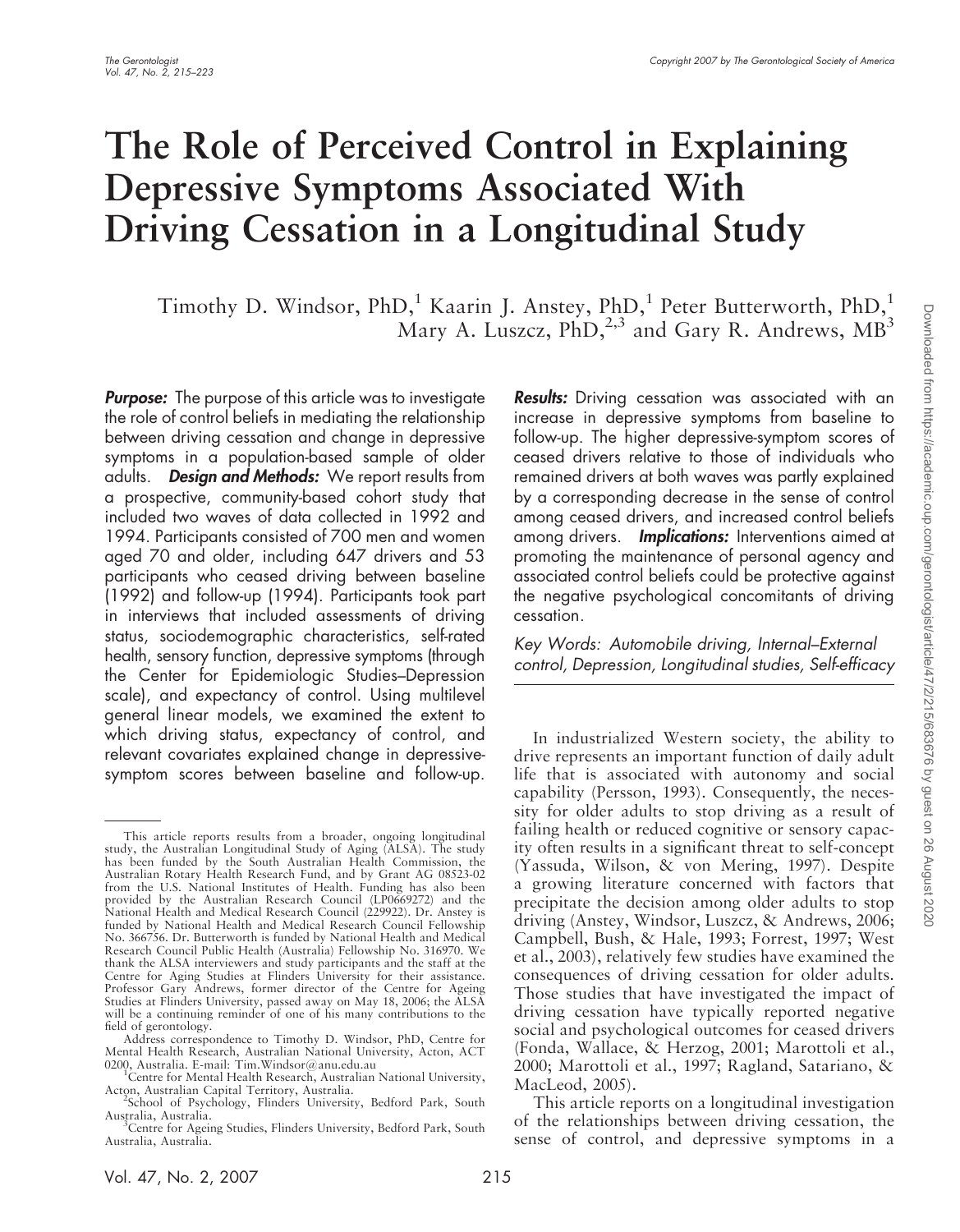population-based sample of older adults. Previous studies have reported higher levels of depressive symptoms among ceased drivers relative to drivers (Fonda, Wallace, & Herzog, 2001; Marottoli et al., 1997; Ragland et al., 2005). However, we are not aware of research that has explored specific social– cognitive mechanisms that could link driving cessation to negative affect independent of physical functioning. We examined one such mechanism by investigating the extent to which driving cessation is associated with a reduced sense of control, which could in turn result in increased depressive symptoms.

#### Theoretical Background

The desire to establish a sense of control over the environment is a fundamental component of human motivation that influences behavior and affect throughout the life course (Heckhausen & Schulz, 1995; Skinner, 1996) and is represented by numerous psychological constructs, including effectance motivation (White, 1959), mastery motivation (Harter, 1978), and the need for competence (Connell & Wellborn, 1991; cf. Skinner, 1996). The motivation for control is the principal force that encourages interactions with the environment for the purpose of achieving desired outcomes, with successful interactions promoting positive affirmations and emotional experiences as well as feelings of efficacy. In due course, individuals' cumulative experiences related to interactions with the environment, and their subjective interpretations of associated outcomes, result in the development of enduring perceptions of control (Skinner, 1996).

When failure or loss of control in a given context frustrate or undermine the motivation for control, the result is often distress accompanied by efforts to reestablish control or to escape the situation (Skinner, 1996). The negative psychological consequences of both real and perceived loss of control are well established in the context of the learned helplessness paradigm, wherein a weakened sense of control over the environment results in disruption to adaptive behavior and an increase in depressive symptoms (Abramson, Seligman, & Teasdale, 1978; Seligman, 1975). A number of studies have reinforced the importance of maintaining control beliefs in the context of successful aging by finding that strong control beliefs in older age have benefits for physical and psychological health (Luszcz, 1996) and are associated with increased longevity (e.g. Anstey, Luszcz, & Andrews, 2002; Lachman, 2005). In the present study, we focused on driving cessation as a normative change occurring in late life that not only was likely to be associated with depressive symptoms due to comorbidity with physical and functional decline but could also impact indirectly on mental health by undermining generalized perceived control.

## Driving Cessation, Control, and Depressive Symptoms

For many adults, both young and old, the capacity to drive represents a fundamental mechanism for engaging with the external world, thereby providing the necessary means for the environmental interactions that both fulfill the motivation for control and contribute to the maintenance of perceived control. Consequently, the need to retire from driving in response to functional decline is likely to result in a significant undermining of control beliefs. Threats to the sense of personal control over outcomes arising from driving cessation could result from more limited opportunities to reinforce behavior–event contingencies due to decreased engagement with the external environment through out-of-home activity or an increased significance of the role of ''powerful others'' in providing transport alternatives. For many, the symbolic significance of lost independence, coupled with the finality of no longer holding a valid license and a real or perceived absence of practical avenues for reestablishing out-of-home mobility, could also work to undermine control beliefs. In keeping with research into control beliefs and affect (Abramson, Seligman, & Teasdale, 1978), one of the results of a weakened sense of control associated with driving cessation is likely to be an increase in levels of psychological distress.

Our aim was to investigate the extent to which driving cessation, and a corresponding reduction in perceived control, was associated with an increase in depressive symptoms among older ceased drivers. To this end, we used a population-based sample of older Australians to conduct a longitudinal investigation of the relationships between driving status, control beliefs, and depressive symptoms.

Several factors in addition to a reduction in perceived control are likely to be associated with driving cessation and could also contribute to an increase in depressive symptoms. These include sociodemographic characteristics such as age, gender, education, marital and coresident status, and income; along with physical health and sensory functioning. We statistically controlled for the effects of these potential confounders in order to investigate the relationships between driving status, control beliefs, and depressive symptoms independent of sociodemographic and health-related factors.

In keeping with previous research (Fonda, Wallace, & Herzog, 2001; Marottoli et al., 1997; Ragland et al., 2005), we hypothesized that driving cessation would be associated with an increase in depressive symptoms. Given the threat to perceptions of personal control likely to arise from driving cessation, we further hypothesized that driving cessation would be associated with a more externally oriented sense of control. Recognizing the established links between control beliefs and affect (Abramson et al., 1978; Luszcz, 1996), we also hypothesized that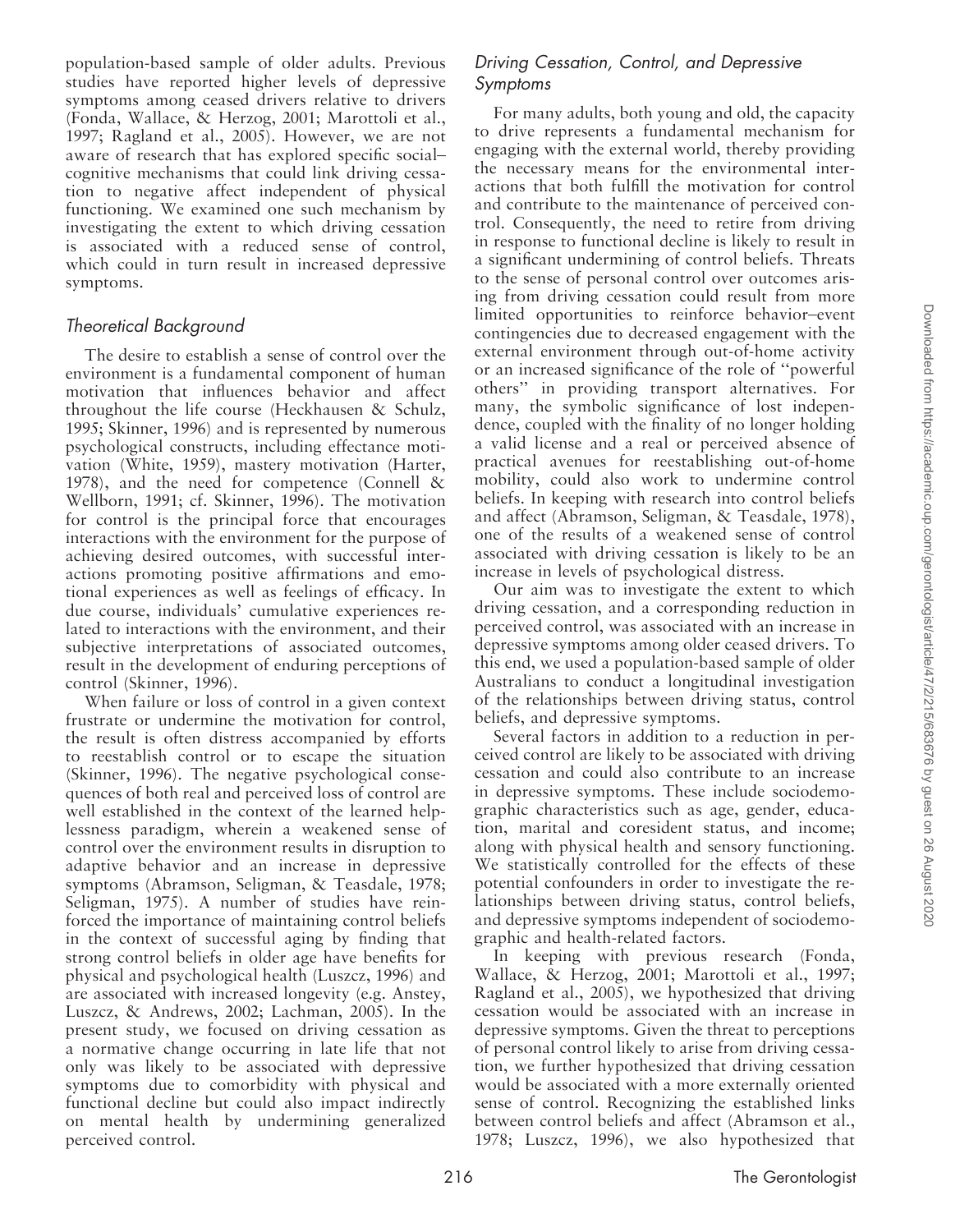a more externally oriented sense of control would be associated with increased depressive symptoms. Finally, in keeping with the concept of statistical mediation (Baron & Kenny, 1986), we hypothesized that the relationships described here would be reflected in a model that showed the relationship between driving status and depressive symptoms being mediated by the sense of control.

#### **Methods**

#### **Participants**

The data for the study came from the Australian Longitudinal Study of Aging (ALSA; Andrews, Cheok, & Carr, 1989; Luszcz, Bryan, & Kent, 1997), a population-based longitudinal study of 1,947 adults aged 70 and older. Study organizers used the South Australian Electoral Roll as a sampling frame to identify primary respondents; additional household members in the appropriate age range also had the opportunity to participate. This article reports results from those ALSA participants who provided information at both baseline (1992) and a 2-year follow-up (1994). We excluded cases from the analysis if information on driving status was not available at one or both waves, or if participants lived in residential care (e.g., nursing home or hostel). We also excluded participants who reported being nondrivers at baseline, as it was not possible to determine whether individuals in this group had ceased driving before baseline or had never driven. We also excluded respondents who scored poorly on the Mini-Mental State Examination (Folstein, Folstein, & McHugh, 1975). We set the cutoff in accord with the recommendation of Folstein, Anthony, Parhad, Duffy, and Gruenberg (1985). Hence, the criteria for exclusion was less than 16 (max = 21) or 76% correct for baseline (Luszcz et al., 1997), which was slightly more conservative compared to the 80% correct that corresponds to the full Mini-Mental State Examination, which was administered at follow-up. The final sample consisted of 700 community-dwelling participants: 544 primary respondents, 153 spouses of primary respondents, and 3 other household members. The mean age at baseline was 76.12 years  $SD = 4.68$ .

Both waves of data collection used in this study included clinical and cognitive assessments. In-home interviews generated information using a range of measures, including sociodemographic variables, health, cognitive and sensory function, social and physical activities, and psychological well-being. We describe here only those measures used to test the current hypotheses. Participants provided written consent before taking part in the study. The Clinical Investigations Committee of the Flinders Medical Center granted ethical approval. Participants could decline to answer any question or withdraw at any point.

## **Measures**

Demographic Characteristics.—Demographic characteristics assessed included age (in years), gender, marital status  $(0 =$  married or partnered,  $1 =$  not married,  $2 =$  widowed), dichotomized years of education  $(0 = 15$  years or more,  $1 =$  less than 15 years), coresident status  $(0 =$  lives with others,  $1 =$  lives alone), and income  $(0 =$  greater than \$12,000 Australian dollars per year,  $1 =$  less than or equal to \$12,000 Australian dollars per year).

Health and Sensory Function.—Interviewers obtained self-rated health by asking participants to rate their general health on a 5-point scale. We dichotomized responses to form a variable representing good, very good, or excellent health (0) or poor or fair health (1). Researchers measured hearing by assessing pure tone thresholds in left and right ears at 0.5, 1, 2, 3, 4, 6, and 8 kHz, using portable audiometers with standard earphones. Testing began in the better ear and used a standard bracketing technique. For this study, we created a composite hearing variable comprising the average of the best ear at each of three frequencies that are important for speech recognition and everyday function. These included 2, 3, and 4 kHz (Anstey, Luszcz, Giles, & Andrews, 2001). Interviewers tested corrected distance visual acuity at 3 m for each eye using a well-illuminated Snellen chart. The vision variable identified those with poor vision in their better eye  $(1 = 6/18$  or worse,  $0 =$  other).

Perceived Control.—A 12-item Expectancy of Control subscale of the Desired Control Measure (Luszcz, 1997; adapted from Reid & Zeigler, 1981) measured perceived control. Items from the subscale ask respondents to indicate the extent to which they believe they have control in areas of involvement with others, engagement in activities, and health. Responses are on 5-point scales ranging from strongly agree (1) to strongly disagree (5). Total scale scores range from 12 to 60, with lower scores indicating a more internal expectancy of control.

Depressive Symptoms.—The Center for Epidemiologic Studies–Depression scale (CES-D; Radloff, 1977; Radloff & Teri, 1986) assessed depressive symptoms. This scale comprises 20 items assessing symptoms experienced in the past week. Respondents answer questions on a 4-point scale from rarely or none of the time (0) to most of the time (3), with total scale scores ranging from 0 to 60 and higher scores indicating higher levels of depressive symptoms. For statistical modeling, we square-root transformed total CES-D scores to improve the distribution in order to better satisfy statistical assumptions.

Driving Status.—We used responses to items concerned with driving frequency at baseline and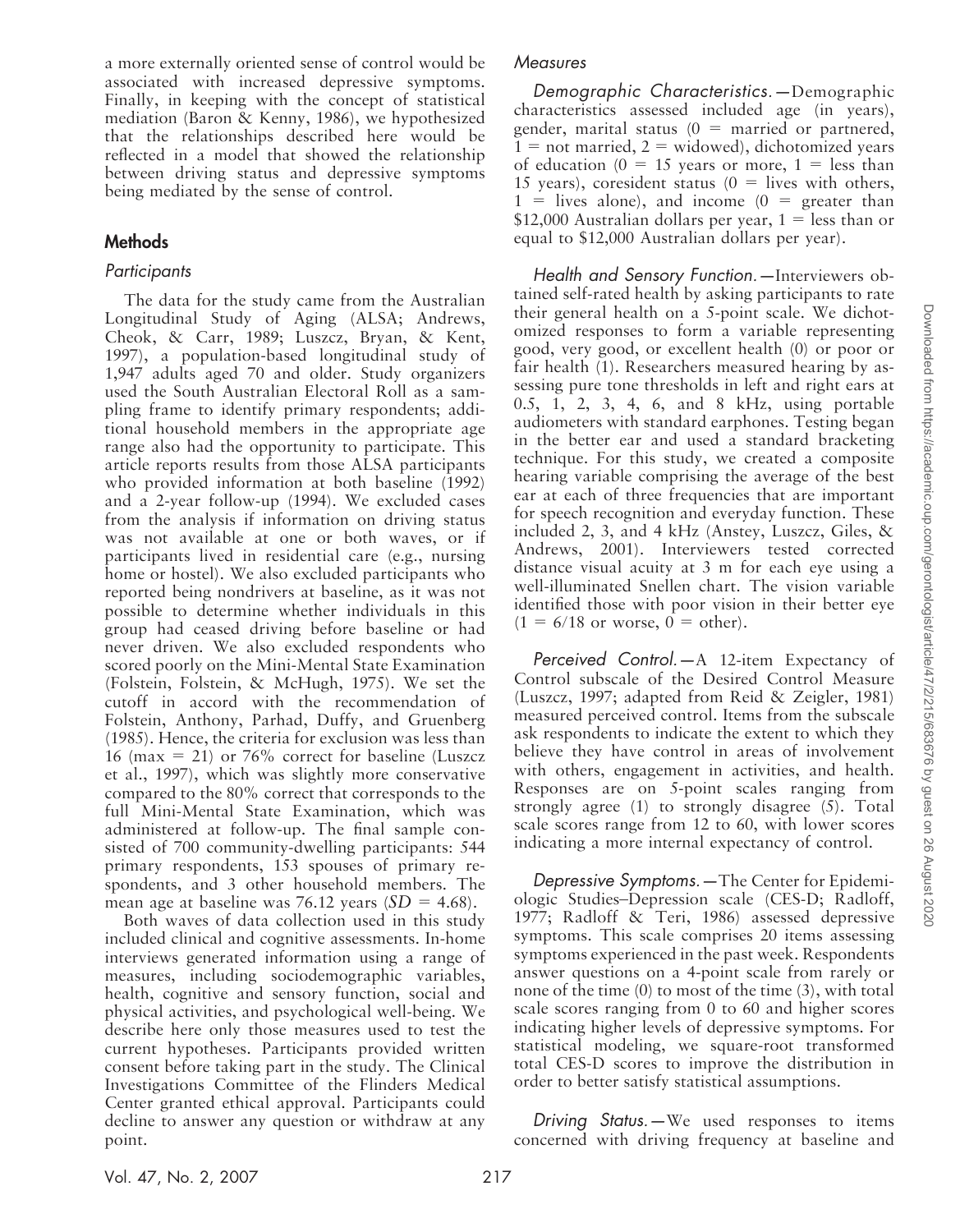follow-up to categorize participants as current drivers (driving at baseline and at follow-up) or ceased drivers (driving at baseline but not driving at follow-up).

## Analysis

We made baseline comparisons between driving groups using independent sample t tests and chisquare tests. We initially explored changes in scores from baseline to follow-up using paired sample t tests. We conducted multivariate examination of the extent to which differences in the depressive symptoms of drivers and ceased drivers at follow-up could be explained by the effects of a reduced sense of control and other relevant covariates by using multilevel general linear modeling techniques using MLwiN software (Rasbash, Steele, Browne, & Prosser, 2004). Multilevel modeling provides statistical adjustment for the nonindependence of data, whether reflecting repeated measurement within the same individual (Twisk, 2003) or clustering of observations within hierarchies (e.g., multiple individuals within households; Rowe, 2003). Modeling the variance in depressive symptoms using multilevel modeling accounted for issues of nonindependence of observations arising from repeated measurement and the complex sampling procedure.

We initially modeled variance in depressive symptoms attributable to three random components: (a) changes across measurement occasion within individuals, (b) differences between individuals, and (c) differences between households. The variance attributable to between-household differences in depressive symptoms was not significant in an initial variance components model. Consequently, we excluded this level from subsequent modeling. We modeled the effects of both fixed (baseline age, gender, and education) and time-dependent (time, marital status, coresident status, income, self-rated health, vision, hearing, and control) covariates on change in depressive symptoms.

The component of the interaction between driving status and measurement occasion that was of central interest was represented by two dummy variables that contrasted CES-D scores of drivers (the reference category) with (a) ceased drivers at baseline (before cessation), and (b) ceased drivers at followup (after cessation). We assessed the extent to which the relationship between driving status and CES-D scores was explained by the effects of the covariates by using a sequential approach to the addition of covariates, focusing on any subsequent reduction in the coefficients representing differences between depressive-symptom scores of drivers and ceased drivers. This approach corresponds to techniques used in testing statistical mediation (Baron & Kenny, 1986).

Most variables had missing values for less than 5% of cases at baseline and less than 10% of cases at follow-up. The exceptions were measures of hearing at baseline (missing 14.4%), expectancy of control (missing  $21.3\%$  at baseline,  $21.1\%$  at follow-up), and vision (missing 30.4% baseline, 22.9% at follow-up). Interviewers collected data on vision and hearing in a second home visit and those for expectancy of control in response to a self-complete mail-back questionnaire, rather than in the face-to-face inhome interview, which accounted for the relatively larger number of missing data points for these variables as compared to others. As we could not assume that data were missing at random, we did not impute missing data; rather, we excluded cases with missing values analysis by analysis, cross-checking the results against those obtained using a sample based on listwise deletion.

## **Results**

## Characteristics of Driving Groups at Baseline

Of the 700 eligible participants, 647 (56.1%) were drivers in 1992 and 53 (4.6%) ceased driving between baseline in 1992 and follow-up in 1994. Table 1 shows characteristics of the driving groups at baseline.

Relative to participants who were drivers at both waves, those who ceased driving between baseline and follow-up were older and had poorer self-rated health at baseline. Participants who ceased driving by follow-up were also more likely to be women and more likely to report a more externally oriented sense of control relative to those who remained drivers.

## Effect of Change in Driving Status on CES-D Depressive Symptoms and Expectancy of Control

Figure 1 illustrates changes in CES-D scores and expectancy of control over time for drivers and ceased drivers.

CES-D scores did not change significantly for those who remained drivers over the 2-year study interval. In contrast, relative to continuing drivers, ceased drivers exhibited more depressive symptoms at baseline and showed a statistically significant increase in depressive symptoms between baseline and follow-up,  $t(50) = 3.41$ ,  $p < .01$ .

Comparisons of unadjusted expectancy of control scores indicated that participants who were drivers at both waves reported an increased internal control orientation at follow-up,  $t(429) = 4.06$ ,  $p < .001$ . Ceased drivers reported a more externally oriented sense of control at follow-up relative to baseline; however, given the smaller number of participants in the ceased-driver group and its associated low statistical power, this difference did not reach significance.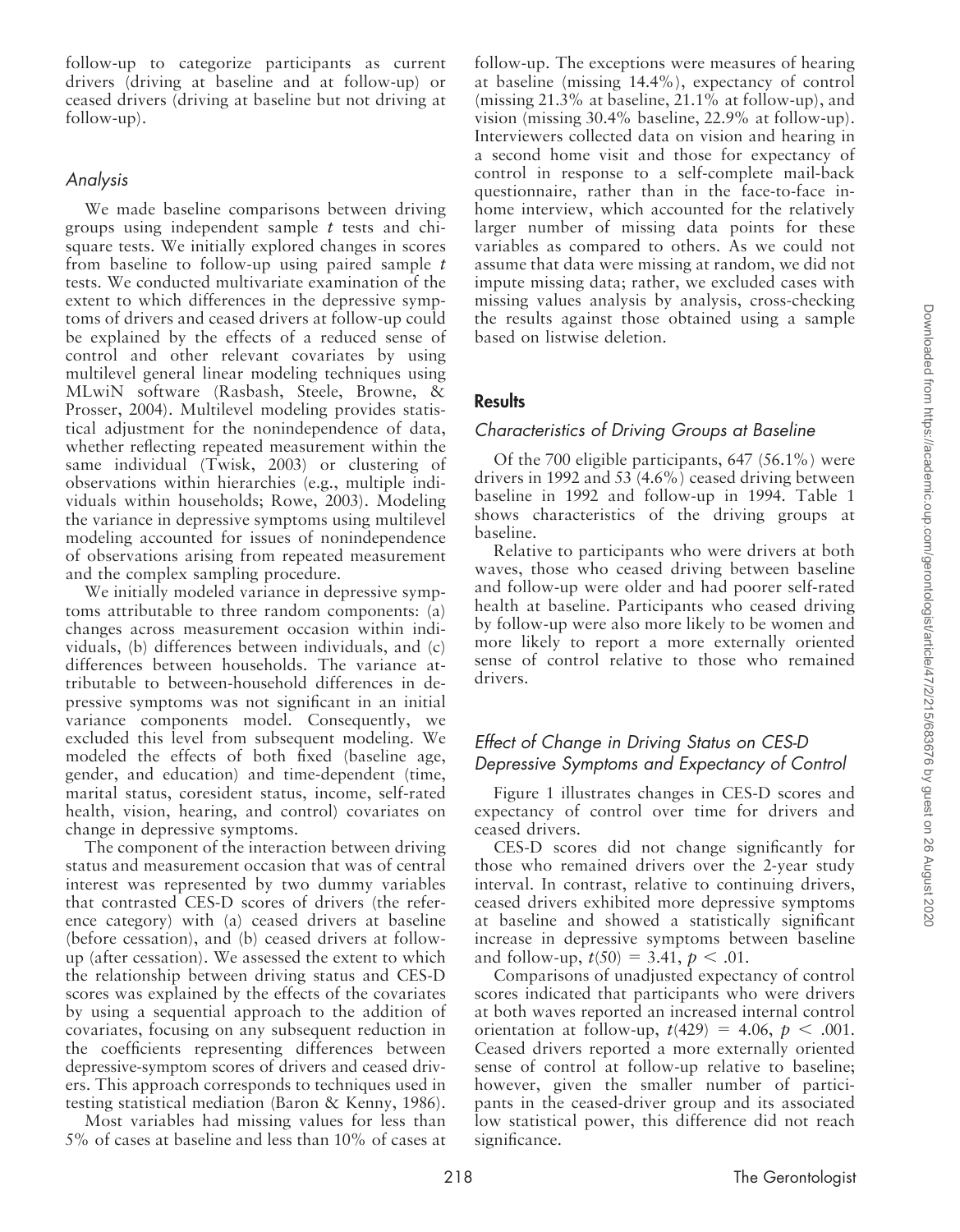|                                      | Total, 1992         | Drivers, 1992-1994  | Ceased Drivers,<br>1992-1994 |               |
|--------------------------------------|---------------------|---------------------|------------------------------|---------------|
| Characteristic                       | $(n = 487-700)^{a}$ | $(n = 450-647)^{a}$ | $(n = 37-53)^{a}$            | $\mathcal{P}$ |
| Demographics                         |                     |                     |                              |               |
| Age, $M(SD)$                         | 76.12 (4.68)        | 75.86 (4.60)        | 79.26 (4.62)                 | < .001        |
| Female $(\% )$                       | 27.4                | 26.4                | 39.6                         | .038          |
| Less than 15 years education $(\% )$ | 50.1                | 49.8                | 54.7                         | .488          |
| Marital status                       |                     |                     |                              |               |
| Married or partnered $(\% )$         | 75.3                | 75.1                | 77.4                         | .565          |
| Not married $(\% )$                  | 5.3                 | 5.1                 | 7.5                          |               |
| Widowed $(\% )$                      | 19.4                | 19.8                | 15.1                         |               |
| Living alone $(\% )$                 | 23.1                | 23.1                | 23.1                         | .998          |
| Income $\leq$ \$12,000 per year (%)  | 27.4                | 26.9                | 34.0                         | .279          |
| Health and sensory function          |                     |                     |                              |               |
| Poor or fair health                  | 18.7                | 17.2                | 37.7                         | < 0.001       |
| Vision $\leq 6/18$ , Snellen (%)     | 14.4                | 14.0                | 18.9                         | .412          |
| Hearing, kHz, $M(SD)^{b}$            | 39.15 (17.04)       | 38.98 (16.92)       | 41.50 (18.72)                | .366          |
| Expectancy of control, $M(SD)$       | 26.00(4.80)         | 25.88 (4.83)        | 27.47(4.15)                  | .046          |
| CES-D, $M(SD)$                       | 6.33(6.13)          | 6.23(6.10)          | 7.57(6.40)                   | .126          |
| CES-D (square root), $M(SD)$         | 2.18(1.26)          | 2.15(1.27)          | 2.49(1.19)                   | .063          |

Table 1. Sample Characteristics at Baseline (1992) by Driving Status

Notes: Currency is in Australian dollars. CES-D = Center for Epidemiologic Studies–Depression scale;  $SD =$  standard deviation.

<sup>a</sup>Ranges are presented for group *ns* due to different patterns of missing data.<br><sup>b</sup>Average of best ear at 2, 3, and 4 kHz.

#### Multivariate Analyses

We used multilevel modeling to assess the extent to which the effects of socioeconomic covariates, health-related factors, and control beliefs could explain the increase in CES-D scores between baseline and follow-up for ceased drivers represented in Figure 1. We created two dummy variables to contrast the CES-D scores of participants who were drivers at both waves (the reference category) with those of ceased drivers at baseline (when this group was still driving) and at follow-up (after cessation). Table 2 presents results of the analyses.

Step 1 of the model included fixed effects for time and dummy-coded driving status. Results mirrored the pattern shown in Figure 1, with ceased drivers reporting higher CES-D scores relative to drivers at both baseline and follow-up; this difference was more pronounced at follow-up, when the ceaseddriver group was no longer driving.

We added sociodemographic variables to the model at Step 2. Only coresident status was significantly associated with CES-D scores, with participants who lived alone reporting higher CES-D scores relative to those who lived with one or more coresidents.

We added health and sensory variables to the model at Step 3. Poorer self-rated health was significantly associated with higher CES-D scores. The coefficient representing the difference in CES-D scores of ceased drivers at follow-up and drivers decreased by 26%, and the difference in depressive

symptoms of ceased drivers at baseline and drivers decreased by 53%, becoming nonsignificant.

We added expectancy of control to the model at Step 4. A more externally oriented expectancy of control was significantly associated with higher CES-D scores. At this final step, the coefficient representing the difference between CES-D scores of drivers and ceased drivers at follow-up decreased by a further 42%, becoming nonsignificant.

In a final series of analyses, we reestimated Models 1 through 4 using a subsample with complete data at both waves ( $n = 502$ ). This allowed for computation of likelihood-ratio tests in order to estimate whether the addition of predictors at each step resulted in a significant increment to prediction. Results confirmed a significant improvement to fit at Step 2 ( $\Delta - 2\log(\text{lh}) = 24.98$ ,  $df = 7$ ,  $p < .001$ ), Step  $3 (\Delta - 2\log(\text{lh}) = 64.14, df = 3, p < .001)$ , and Step 4  $(\Delta - 2\log(\text{lh}) = 25.51, df = 1, p < .001)$ , with the substantive associations between ceased driving at follow-up; other covariates and CES-D scores already reported remaining unchanged.

#### **Discussion**

In this sample of older Australian adults, participants who ceased driving during a 2-year interval reported higher levels of depressive symptoms relative to those who remained drivers, with this difference magnified at follow-up (1994) after driving cessation had occurred. Statistically controlling for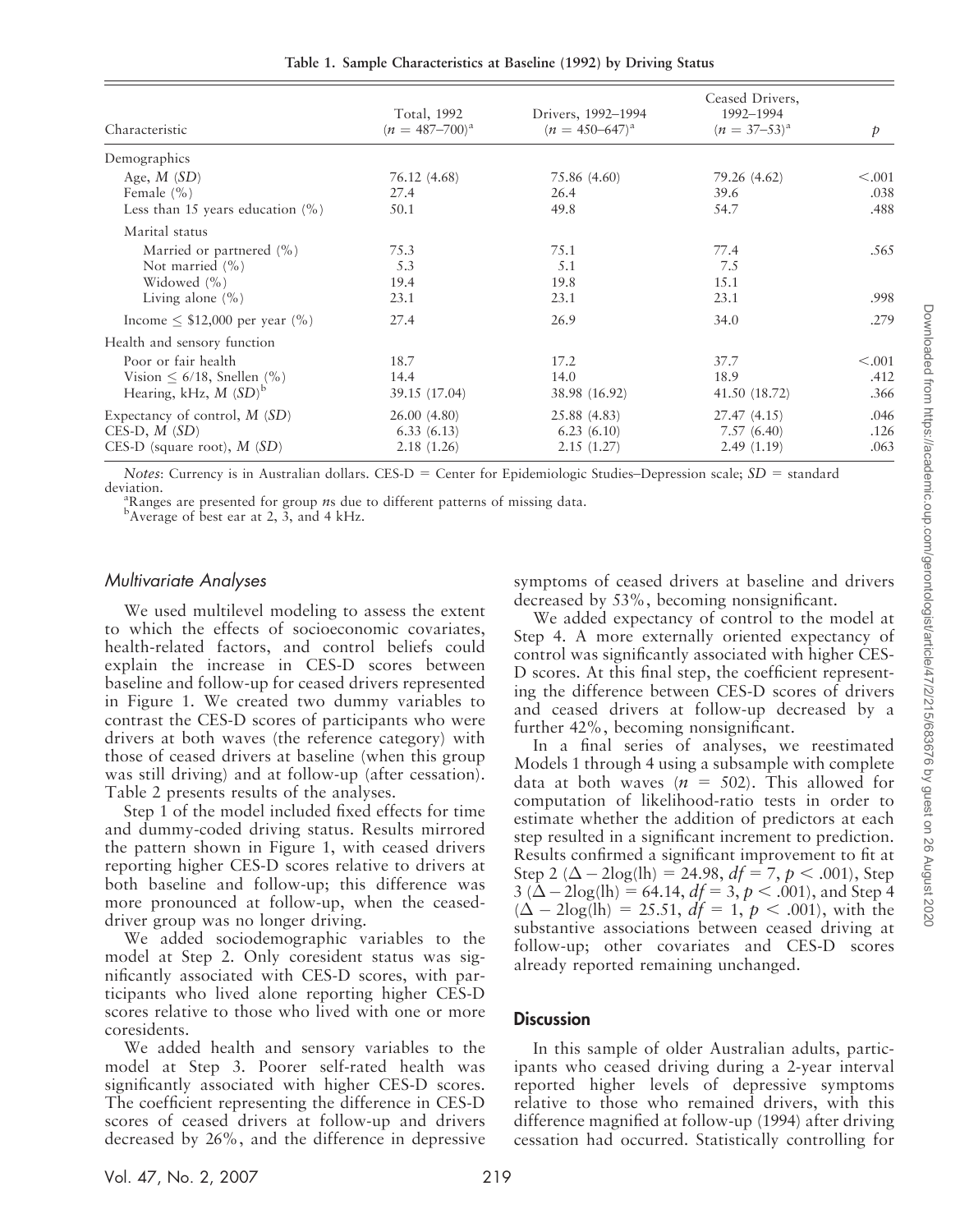

Figure 1. Mean Center for Epidemiologic Studies–Depression scale (CES-D) and expectancy of control scores (with standard errors) by driving status at baseline and follow-up.

the effects of sociodemographic characteristics and self-rated health reduced the magnitude of, but did not eliminate, differences in the depressive-symptom scores of drivers and ceased drivers at follow-up. The addition of expectancy of control to the multilevel general linear models at a final step enhanced prediction of depressive-symptom scores over and above the effects of the other covariates. The addition of perceived control at the final step of the model reduced to a nonsignificant level the coefficient representing differences in the depressivesymptom scores of drivers and ceased drivers at follow-up.

The results provide support for our hypothesis that driving cessation is associated with an increase in depressive symptoms and are in keeping with studies that have reported negative psychological consequences of driving cessation (Fonda et al., 2001; Marottoli et al., 1997; Ragland et al., 2005). However, the findings also provide important new information about the factors that covary with driving status and depressive symptomatology, as well as mechanisms that appear to underlie the negative impact of driving cessation on psychological health. Self-rated health and expectancy of control emerged as the predictors that played a significant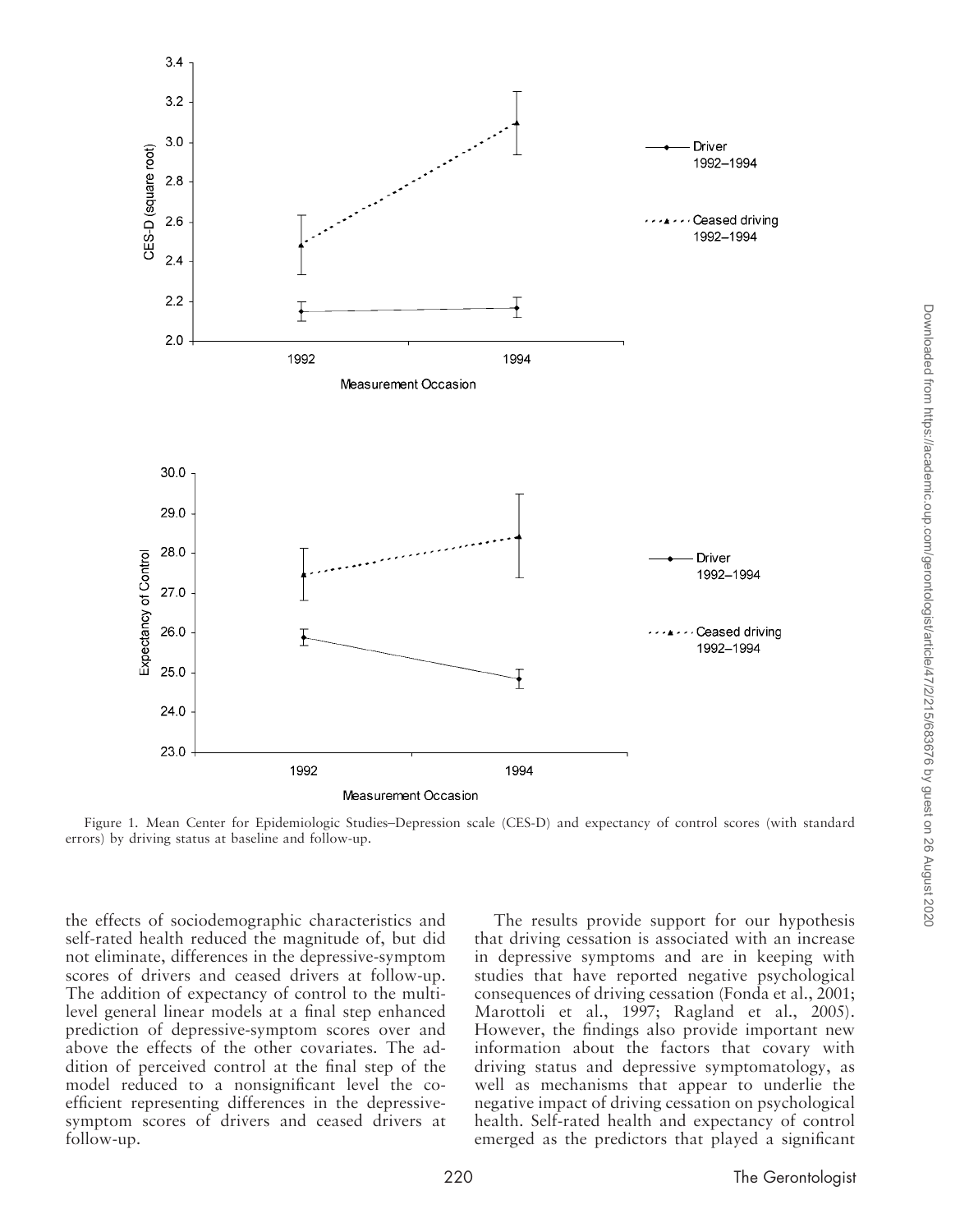| <b>Explanatory Variable</b>                      | Step 1           | Step 2           | Step 3               | Step 4                  |
|--------------------------------------------------|------------------|------------------|----------------------|-------------------------|
| Fixed                                            |                  |                  |                      |                         |
| Constant                                         | $2.14 (0.08)^*$  | $1.55(0.75)^{*}$ | 0.76(0.77)           | $-0.64(0.80)$           |
| Time                                             | 0.02(0.05)       | $-0.04(0.05)$    | $-0.09(0.06)$        | $-0.06(0.07)$           |
| Driving status (continuing vs ceased) $a$        |                  |                  |                      |                         |
| Ceased drivers before cessation<br>(at baseline) | $0.34(0.18)^{*}$ | $0.34(0.19)^{*}$ | 0.16(0.20)           | 0.08(0.21)              |
| Ceased drivers after cessation<br>(at follow-up) | $0.95(0.18)^{*}$ | $0.91(0.21)^{*}$ | $0.67(0.22)^{*}$     | 0.39(0.24)              |
| Sociodemographic variables                       |                  |                  |                      |                         |
| Age                                              |                  | 0.01(0.01)       | 0.02(0.01)           | 0.02(0.01)              |
| Female gender                                    |                  | $-0.04(0.10)$    | $-0.02(0.10)$        | 0.07(0.10)              |
| Education $(< 15$ years)                         |                  | $-0.03(0.09)$    | $-0.14(0.09)$        | $-0.08(0.08)$           |
| Marital status <sup>b</sup>                      |                  |                  |                      |                         |
| Not married                                      |                  | $-0.13(0.24)$    | $-0.06(0.25)$        | $-0.10(0.27)$           |
| Widowed                                          |                  | $-0.03(0.17)$    | $-0.12(0.19)$        | $-0.09(0.20)$           |
| Living alone                                     |                  | $0.54(0.17)^{*}$ | $0.63(0.19)^{*}$     | $0.61 (0.20)^*$         |
| Income $\leq$ \$12,000 per year                  |                  | $-0.01(0.08)$    | 0.03(0.09)           | 0.03(0.10)              |
| Health and sensory function                      |                  |                  |                      |                         |
| Poor or fair health                              |                  |                  | $1.00 (0.09)^*$      | $1.05(0.10)^{*}$        |
| Vision $\leq 6/18$ (Snellen)                     |                  |                  | $-0.06(0.11)$        | $-0.15(0.11)$           |
| Hearing in $kHz^c$                               |                  |                  | $1.0E - 3(3.0E - 3)$ | $-1.0E -3$ (2.3E $-3$ ) |
| Expectancy of control                            |                  |                  |                      | $0.06(0.01)^*$          |

Table 2. Effects of Driving Status, Demographic Characteristics, Health, and Expectancy of Control on Depression as Measured by the Center for Epidemiologic Studies–Depression Scale

Random

Notes: Data are iterative generalized least-squares estimations (standard errors). Coefficients are analogous to those produced in ordinary least squares regression. Currency is in Australian dollars.

Individual level  $0.87 \ (0.07)^*$   $0.78 \ (0.07)^*$   $0.50 \ (0.07)^*$   $0.29 \ (0.07)^*$ Measurement occasion  $0.74 \ (0.04)^*$   $0.72 \ (0.04)^*$   $0.72 \ (0.05)^*$   $0.83 \ (0.07)^*$ 

<sup>a</sup>Continuing drivers is the reference category.

b Married or partnered is the reference category.

c Average of best ear at 2, 3, and 4 kHz.

role in mediating the association between driving cessation and depressive symptoms. The substantial extent to which perceived control mediated the association between driving status and depressive symptoms above and beyond the influence of the other covariates provides support for our final hypothesis, suggesting that driving cessation represents a significant threat to perceived control, which is in turn associated with an increase in depressive symptoms.

The change in control beliefs of ceased drivers from baseline to follow-up did not reach statistical significance, thereby providing only partial support for our hypothesis that driving cessation would result in a more externally oriented sense of control. It is therefore noteworthy that the mediational effect of control on the relationship between driving cessation and depressive symptoms was not driven solely by a reduced sense of control among ceased drivers. Participants who were drivers at both waves also showed a corresponding increase in sense of control across the time interval (Figure 1). Post-hoc multilevel analysis indicated that this effect remained significant after adjustment for covariates (results available upon request).

Inconsistencies in the definition and measurement of control, and a dearth of longitudinal research in this area, make the association between aging and control beliefs a topic of some controversy (Wolinsky, Wyrwich, Babu, Kroenke, & Tierney, 2003). One possible explanation for the increase in control beliefs of drivers from baseline to follow-up is the operation of cognitive processes of downward social comparison (Wills, 1981). Such processes would be characterized by drivers creating an enhanced cognitive representation of their own competencies by recognizing the more limited competencies of age peers who either may have ceased driving or may not have retained similar levels of sensory, cognitive, or functional capacity. It is also possible that with advancing age, the day-to-day environmental interactions that are both initiated as a result of motivation for control and enabled by the capacity to drive take on a greater significance in contributing to general

 $*_{\mathcal{D}} < .05.$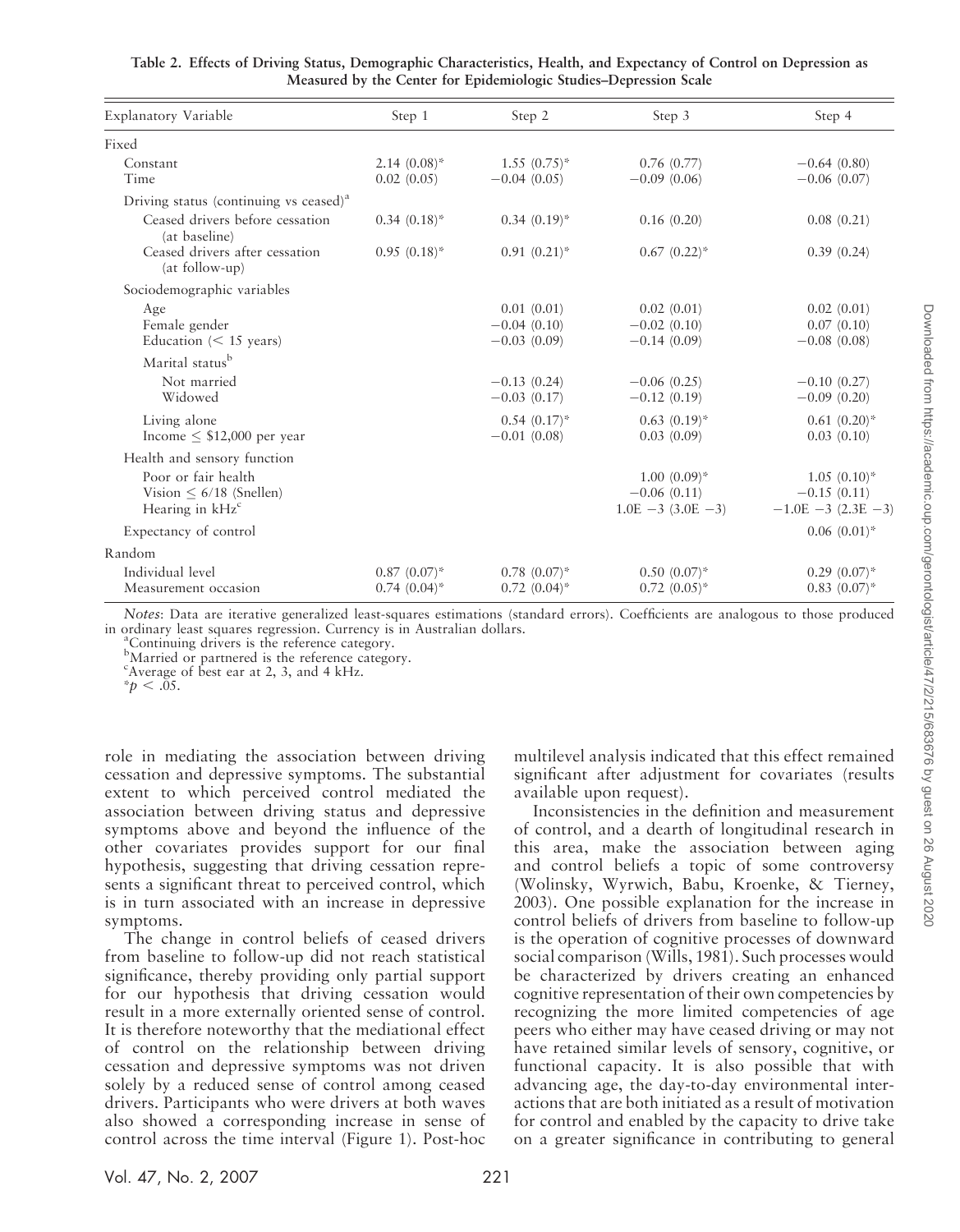perceived control. These explanations are speculative; a task for future research is a comprehensive examination of the mechanisms through which remaining a driver into very old age could act to not only maintain, but also enhance, one's sense of control. Whatever the underlying mechanisms, the increase in internality expressed by drivers over time indicates a substantial psychological importance attached to driving in adulthood that is in keeping with the findings of a number of qualitative studies with older adults (Persson, 1993; Yassuda et al., 1997). Furthermore, to the extent that the pattern of control beliefs expressed by drivers in our study represents a normative change, our results indicate that driving cessation results in a significant departure from this norm.

The study included several limitations. For participants who ceased driving between 1992 and 1994, we did not have information on the specific timing of their cessation. It is possible that those who had ceased driving shortly before follow-up would have been experiencing a different range of emotional responses relative to those who had ceased soon after baseline. Similarly, we did not know whether participants ceased driving voluntarily or had their license renewal refused by relevant authorities. It would have also been desirable to include a comparison group of ''never drivers'' in the study; however, we did not have sufficient information to distinguish between never drivers and ceased drivers among those participants who identified themselves as nondrivers at baseline.

Notwithstanding these limitations, this article reports important initial longitudinal findings regarding the associations between social–cognitive changes and depressive symptoms among older drivers and ceased drivers. The results indicate that although driving cessation may be a normative change in late life, its potential contribution to adverse psychological outcomes remains considerable.

Our findings also suggest that maintaining control beliefs following driving cessation could be protective against the development of depressive symptoms. Given that perceived control is modifiable, this finding has implications for interventions that target high-risk groups in an effort to reduce the prevalence of late-life depression (Smit, Ederveen, Cuijpers, Deeg, & Beekman, 2006). Interventions that aim to address practical consequences of driving cessation such as enabling out-of-home social participation may not be maximally effective in reducing depressive symptoms if they do not also address relevant psychosocial issues, including control beliefs. Intervention frameworks that emphasize the promotion of personal agency as a means of maximizing positive health outcomes (Bandura, 2001) could provide an efficacious component of such strategies. In addition, older adults who take responsibility to actively plan for the probability of eventual driving cessation could help to satisfy motivation for control, in addition to avoiding some of the undesirable practical and emotional consequences that could result from a sudden and unexpected need to retire from driving.

#### References

- Abramson, L. Y., Seligman, M. E. P., & Teasdale, J. D. (1978). Learned helplessness in humans. Journal of Abnormal Psychology, 87, 49–74.
- Andrews, G. R., Cheok, S., & Carr, S. (1989). The Australian Longitudinal Study of Ageing. Australian Journal on Ageing, 8, 31–35.
- Anstey, K. J., Luszcz, M. A., & Andrews, G. (2002). Psychosocial factors, gender and late-life mortality. Ageing International, 27, 73–89.
- Anstey, K. J., Luszcz, M. A., Giles, L. C., & Andrews, G. R. (2001). Demographic, health, cognitive, and sensory variables as predictors of mortality in very old adults. Psychology and Aging, 16, 3–11.
- Anstey, K. J., Windsor, T. D., Luszcz, M. A., & Andrews, G. R. (2006). Predicting driving cessation over 5 years in older adults: Psychological well-being and cognitive competence are stronger predictors than physical health. Journal of the American Geriatrics Society, 54, 121–126.
- Bandura, A. (2001). Social cognitive theory: An agentic perspective. Annual Review of Psychology, 52, 1–26.
- Baron, R., & Kenny, D. A. (1986). The moderator–mediator distinction in social psychological research: Conceptual, strategic, and statistical considerations. Journal of Personality and Social Psychology, 51, 1173–1182.
- Campbell, M. K., Bush, T. L., & Hale, W. E. (1993). Medical conditions associated with driving cessation in community-dwelling, ambulatory elders. Journal of Gerontology: Social Sciences, 48, S230–S234.
- Connell, J. P., & Wellborn, J. G. (1991). Competence, autonomy and relatedness: A motivational analysis of self-system processes. In M. Gunnar & L. A. Straufe (Eds.), Minnesota symposium on child psychology (Vol. 23, pp. 43–77). Chicago: University of Chicago Press.
- Folstein, M., Anthony, J. C., Parhad, R., Duffy, B., & Gruenberg, E. M. (1985). The meaning of cognitive impairment in the elderly. Journal of the American Geriatrics Society, 33, 228–235.
- Folstein, M. F., Folstein, S. E., & McHugh, P. R. (1975). ''Mini-mental state'': A practical method for grading the cognitive state of patients for the clinician. Journal of Psychiatric Research, 12, 189–198.
- Fonda, S. J., Wallace, R. B., & Herzog, A. R. (2001). Changes in driving patterns and worsening depressive symptoms among older adults. Journal of Gerontology: Social Sciences, 56B, S343–S351.
- Forrest, K. Y. Z. (1997). Driving patterns and medical conditions in older women. Journal of the American Geriatrics Society, 45, 1214– 1218.
- Harter, S. (1978). Effectance motivation reconsidered: Toward a developmental model. Human Development, 21, 34–64.
- Heckhausen, J., & Schulz, R. (1995). A life-span theory of control. Psychological Review, 102, 284–304.
- Lachman, M. E. (2005, January). Aging under control? Psychological Science Agenda, 19(1). Retrieved October 7, 2005, from http://www.apa.org/ science/psa/sb-lachmanprt.html
- Luszcz, M. A. (1996). Beliefs about control in later life: Implications of perceptions of health, memory and global control. Hong Kong Journal of Gerontology, 10, 502–506.
- Luszcz, M. A., Bryan, J., & Kent, P. (1997). Predicting episodic memory performance of very old men and women: Contributions from age, depression, activity, cognitive ability, and speed. Psychology and Aging, 12, 340–351.
- Marottoli, R. A., Mendes de Leon, C. F., Glass, T. A., Williams, C. S., Cooney, L. M., Jr., & Berkman, L. F. (2000). Consequences of driving cessation: Decreased out-of-home activity levels. Journal of Gerontology: Social Sciences, 55B, S334–S340.
- Marottoli, R. A., Mendes de Leon, C. F., Glass, T. A., Williams, C. S., Cooney, L. M., Jr., Berkman, L. F., et al. (1997). Driving cessation and increased depressive symptoms: Prospective evidence from the New Haven EPESE. Journal of the American Geriatrics Society, 45, 202–206.
- Persson, D. (1993). The elderly driver: Deciding when to stop. The Gerontologist, 33, 88–91.
- Radloff, L. S. (1977). The CES-D scale: A self-report depression scale for research in the general population. Applied Psychological Measurement, 1, 385–401.
- Radloff, L. S., & Teri, L. (1986). Use of the Center for Epidemiological Studies–Depression scale with older adults. In T. L. Brink (Ed.), Clinical gerontology: A guide to assessment and intervention (pp. 119–136). New York: Haworth Press.